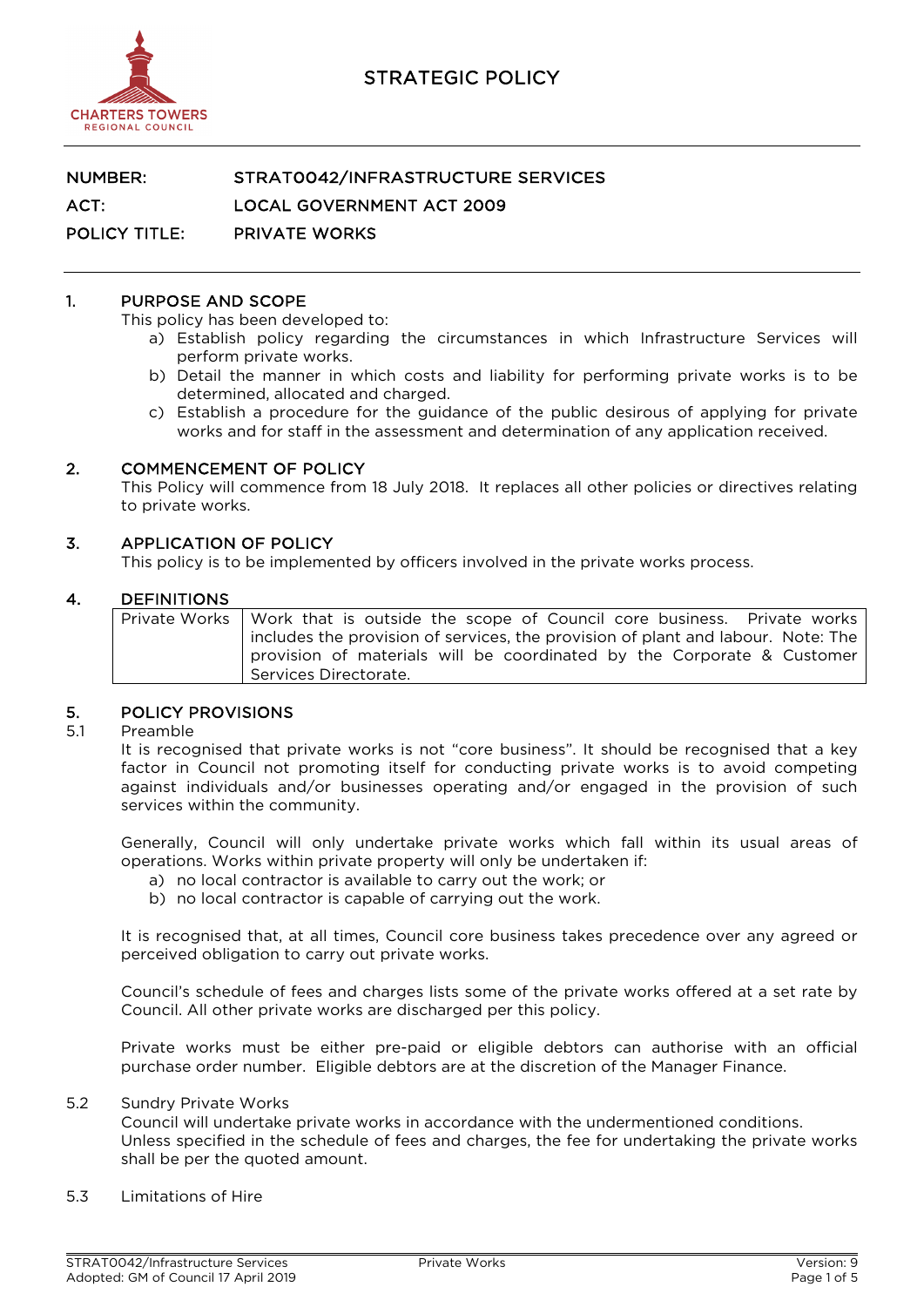

Unless specified in the schedule of fees and charges, floating plant, loose tools or equipment which do not require an operator for its operation shall not be made available for hire.

Generators, caravans and ablution blocks will be hired out at the discretion of the relevant Director.

#### 5.4 Fire Fighting

Under no circumstances shall Council equipment, be used for the fighting of fires or for any other unsafe use or for which the particular item of plant or equipment is not designed, desired or approved for use by its manufacturer.

#### 5.5 Lending Out of Free Hire

Unless otherwise specifically resolved by Council, no plant or equipment may be 'loaned out' to any person or association for any purpose.

5.6 Indemnity

In requesting and authorising the Charters Towers Regional Council to carry out private works, the applicant shall indemnify the Charters Towers Regional Council against any claim, action or process for damage or injury which might arise during the process of such works and shall keep indemnified the Charters Towers Regional Council against any claim, action or process for damage and/or injury which might arise from the existence of such works unless such damage and/or injury is due to or contributed to by an act or omission of the Charters Towers Regional Council, it's employees or agents.

#### 5.7 Application for Private Works

Applications for private works to be performed by Council shall be per the application form (F0387/IS). Applications will only be accepted following assurance from the applicant that local suppliers have also been asked to quote for the works. A list of pre-qualified suppliers will be made available to the applicant.

A fee will be levied for lodging a private works application to defray the cost of quotation and investigation. This fee is published in Council's Register of Cost-Recovery Fees and Commercial Charges available on Council's website. If there is no need for investigation, at the discretion of the Director Infrastructure Services, this fee may be waived.

Applications shall be assessed by competent staff and a recommendation submitted to the Director Infrastructure Services addressing, among other things:

- a) whether the item of plant or equipment can be made available for the purpose at or near the time proposed having regard to Council's existing work schedule;
- b) whether the scope of works applied for is of a nature provided for by other businesses operating within the region or readily accessible by the business within the region and if so the reasons why application has been made to Council; and
- c) quoted cost.

Determinations as to whether the application is approved or refused will be made by relevant Director. If approved, applications will be notified via T0039/RI Private Works Response Letter.

Private works must not occur until applicants sign and return the Private Works Authorisation Form. The quotations and acceptance shall be forwarded to the Finance Department.

#### 5.8 Return Margin

A return margin of 10% shall be applied to every quotation exclusive of GST.

#### 6. POLICY REVIEW:

The policy is to be reviewed whenever legislation changes, OR every two years if no changes have been required to be enacted, at the direction of the Chief Executive Officer.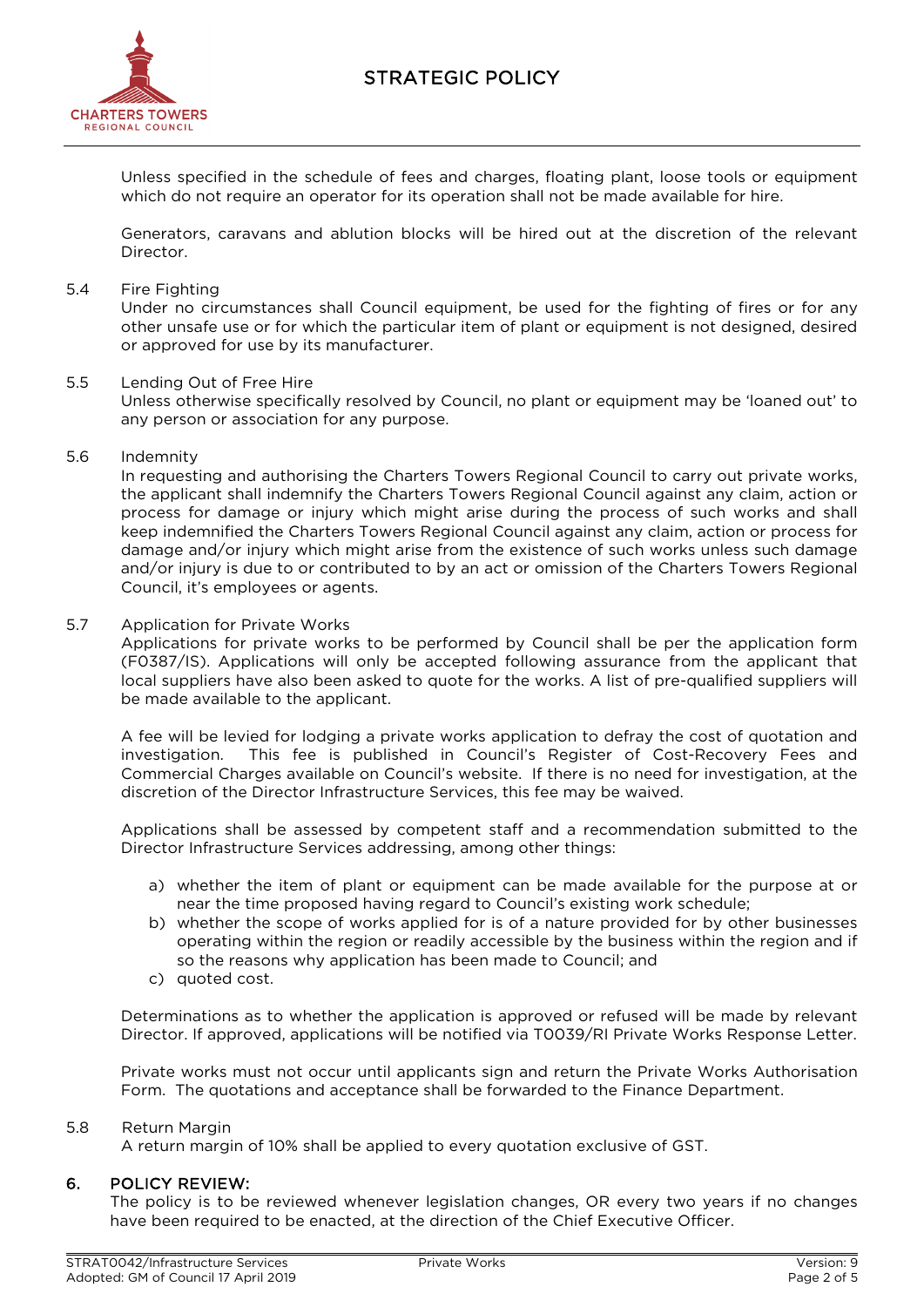

### Variations

CTRC *reserves the right to vary, replace or terminate this Policy from time to time.*

#### Appended Documents

• Process Flowchart

#### Associated Documents

- *T0039/RI Private Works Response Letter*
- *F0387 - Application for Private Works*
- *Community Grants Policy*
- *Schedule of Fees and Charges*
- *Request Private Works (blue form) CTRC – 000537*
- *Private Works Slip (yellow form) CTRC – 000536*
- List of approved Debtors (that is, those approved to order works using a Purchase Order *Number)*

\_\_\_\_\_\_\_\_\_\_\_\_\_\_\_\_\_\_\_\_\_\_\_\_\_\_\_\_\_\_\_\_\_\_\_\_\_\_\_\_\_\_\_\_\_\_\_\_\_\_\_\_\_\_\_\_\_\_\_\_\_\_\_\_\_\_\_\_\_\_\_\_\_\_\_\_\_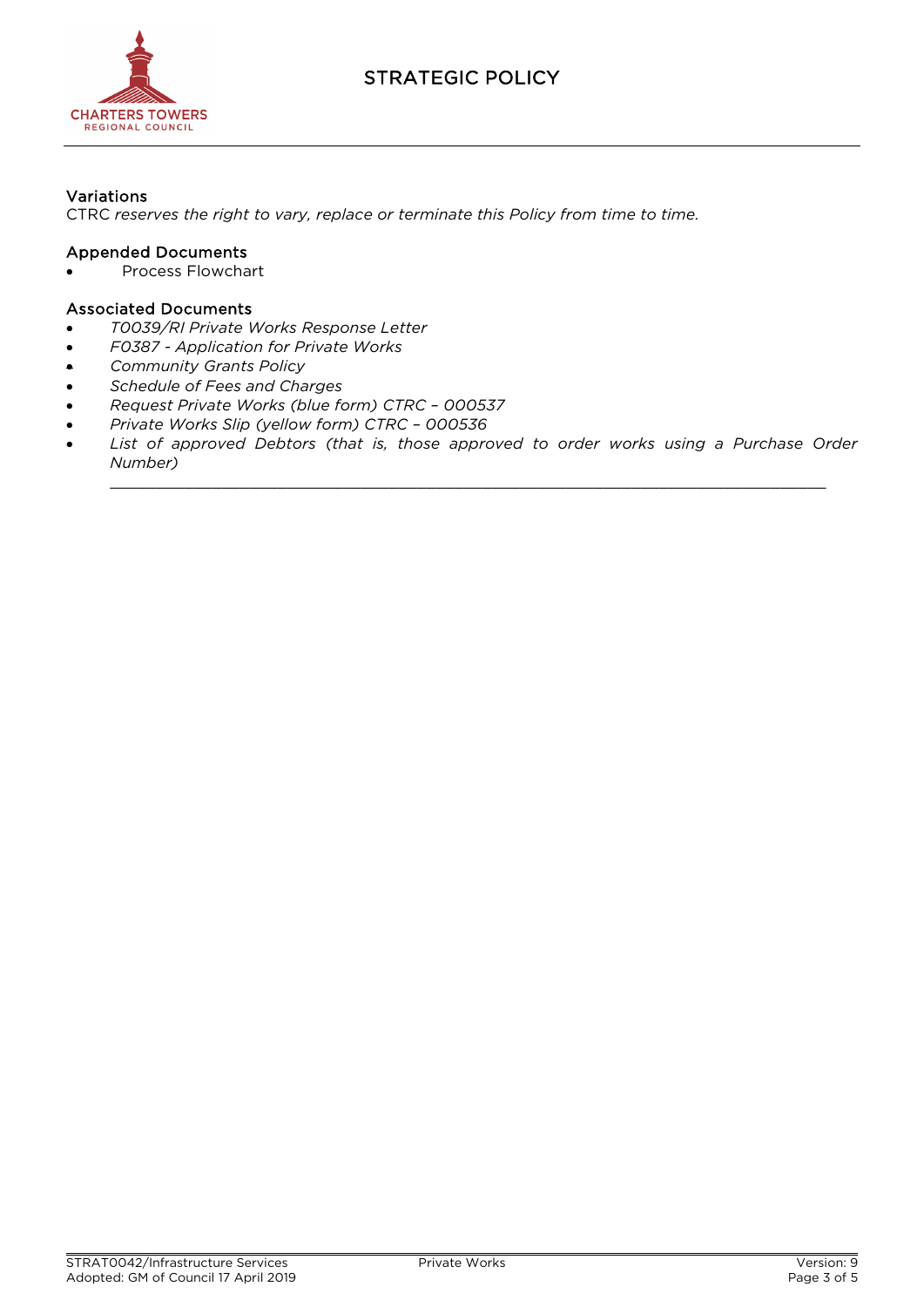